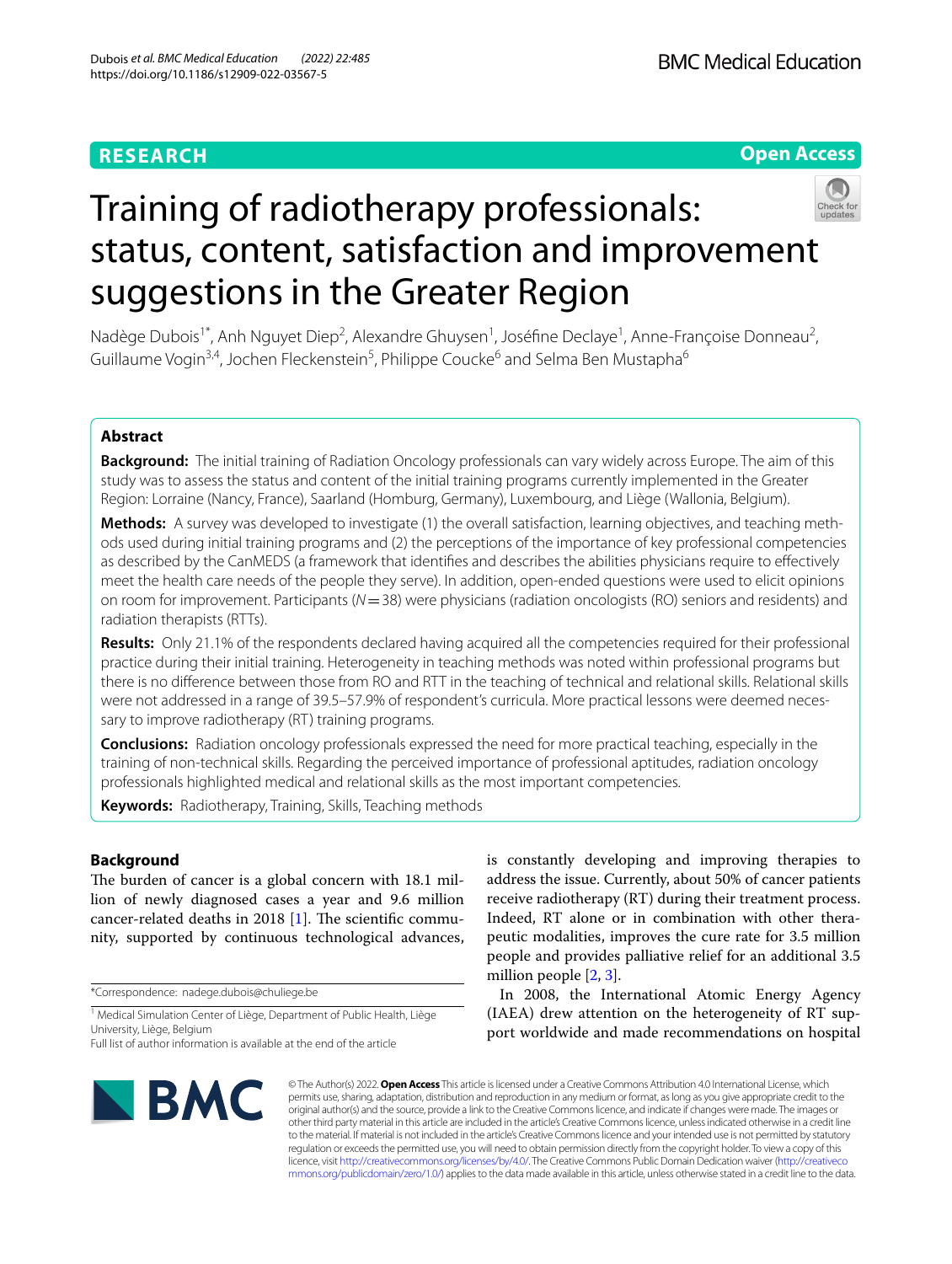infrastructures and staff training programs  $[4]$  $[4]$ . In Europe, an European society for Radiotherapy and Oncology (ESTRO) multidisciplinary survey assessed the organization, content, duration and cost of RT training programs, and found considerable variation among European countries despite attempts at standardization [[5\]](#page-9-4).

As a result, the ESTRO proposed timely updated core curricula available for each RT specialty based on theoretical knowledge and emphasizing on competencybased training programs  $[6, 7]$  $[6, 7]$  $[6, 7]$ . These curricula, based on the CanMEDS skills model that describes the seven roles carried out by all physicians [[8\]](#page-9-7), aim to defne the minimum skills RT professionals may require to improve patients outcomes.

RT treatment involves multiple tasks and responsibilities in a complex interprofessional setting including not only radiation oncologists (RO) but also physicists and radiation therapists (RTT). Existing diferences in their expectations and practices are challenging and question the need for professional skills training to work efectively as a team  $[9, 10]$  $[9, 10]$  $[9, 10]$ .

In order to contribute to the joint-effort to standardize and update training programs in RT institutions in a European cross-border region (the Greater Region) [\[11](#page-9-10)], we investigated the status and content of the initial training programs currently implemented in universities and associated cancer treating centers in the Greater Region, as well as the satisfaction and improvement suggestions from a professional perspective. Based on the fndings, we aimed to identify key elements for a relevant, standardized and updated training that echoes the expectations of the professional community as well as the quality requirements for daily practices.

# **Methods**

#### **Study design and procedures**

An anonymous online survey using a protected document was sent through an open-source software (Google drive) to RO (including residents) and RTT (radiation therapists) working in RT departments and training institutions of the Interreg project in the Greater Region (EU-Interreg Va Greater Region Program N°043–1-01–125). Invitations to participate in the study were sent to the professional mailing lists of the institutions after approval by each RT head of department leading to a voluntary non-probability sampling method. The survey was kept open during 1 year from July 2019 to July 2020.

# **Survey description**

This survey was created by a radiation oncologist and senior author (SBM) and a pedagogical expert (ND) to get an overview of the initial training of RT professionals.

The survey first addressed the sociodemographic data of the respondents (4 items). The second part consisted in questions about the self-perceived satisfaction about the general organization (4 items; multiple choice), content and teaching materials used during the training (6 items about teaching materials and rating for relevance and adequacy). Content topics were divided into 3 categories: knowledge of basic and applied RT sciences, technical skills related to the workfow of cancer patients during the treatment process and fnally non-technical skills.

Participants were also asked about the relevance of the topics taught in their training curriculum in view of their daily professional practice and the appropriateness of the teaching materials used by rating them using a 3-point Likert scale. Participants were then asked to rate (from 1 to 7) the CanMEDS professional skills in terms of their perceived importance in RT practice. Finally, open-ended questions were used to make suggestions for improving the training program. In total, the survey consisted of 18 items (see Additional fle [1](#page-8-0)).

# **Data analysis and statistical methods**

Classical descriptive statistics were performed to describe the data. More specifcally, frequencies and percentages were reported for qualitative variables, whereas median and interquartile ranges (Q25-75) were used to summarize quantitative variables due to non-normality. Furthermore, chi-square tests were applied to assess the association between the types of teaching methods used and the training programs of the participants. In case there were cells with expected count less than 5, Fisher's exact test was employed. Once the omnibus chi-square test was signifcant, post-hoc examination using adjusted standardized residuals was performed to fnd out the signifcant associations. All results were considered to be signifcant at the 5% critical level (*p*<0.05). Statistical analyses were carried out using R packages version 3.5.3.

For the analysis of open-ended questions, we used a combined approach for each individual question with a direct content analysis realized by one reviewer, followed by a summative content analysis. This allowed us to structure our process in identifying and creating coding categories. Concepts that did not belong to existing categories were grouped into an « others» category. Quantifcation focusing on frequency was then performed [[12](#page-9-11)].

# **Results**

# **Participants' characteristics**

A total of 40 questionnaires were obtained, of which two were removed because of incomplete data, yielding 38 valid questionnaires for analysis. The response rate was, therefore, 21.35% (number of professionals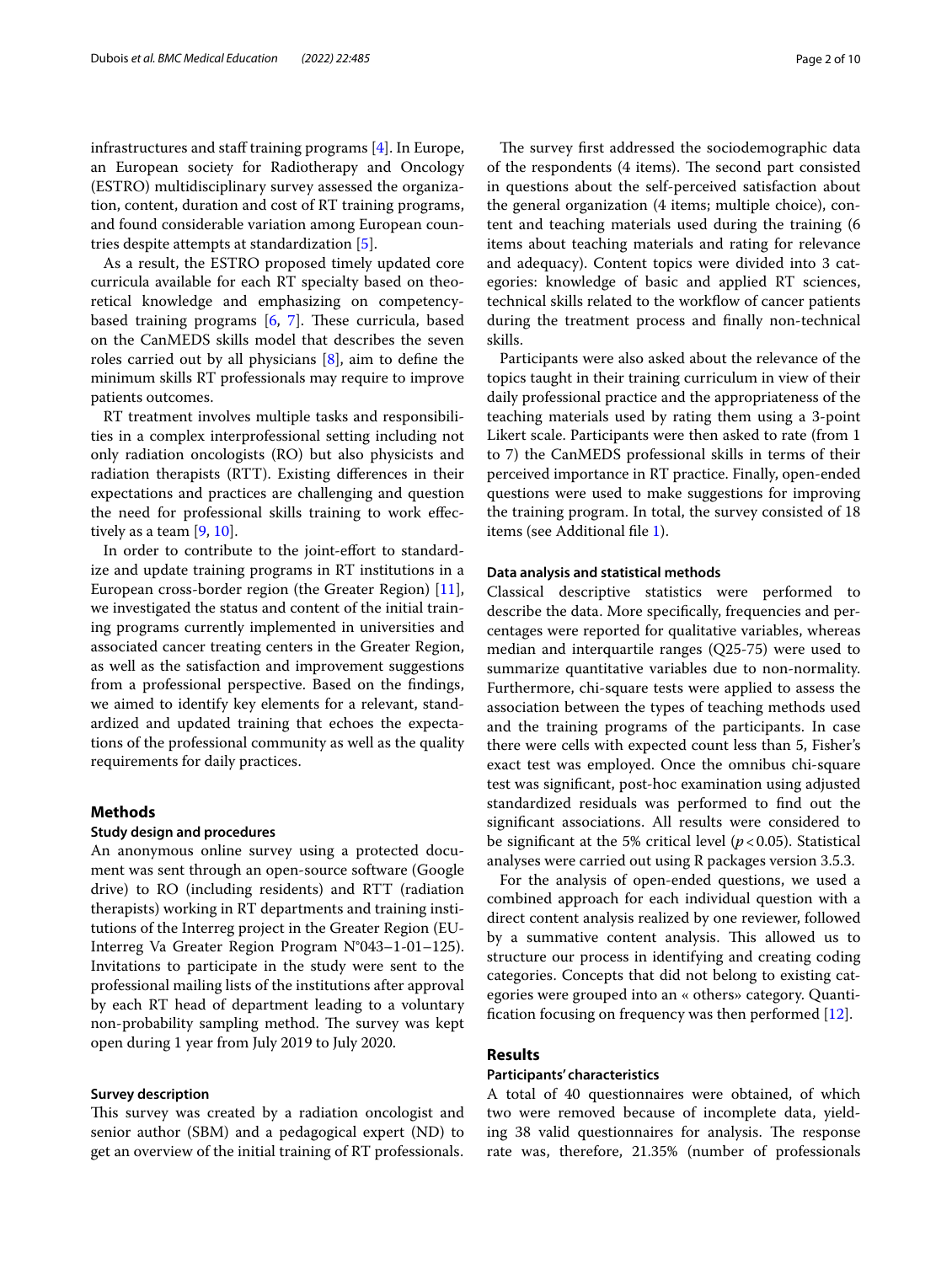contacted = 178), with a completion rate of 95.00%. The majority of participants were between 31 and 40 years of age  $(50\%, n=19)$ , and had initial training as Radiation Therapists (44.74%,  $n = 17$ ) or as RO (seniors or residents) (42.11%, *n*=16). Because RTTs may have multiple initial educational backgrounds, the survey included several response options: Nurse $\pm RT$  specialty, MIT $\pm RT$ specialty, and RTT.

Table [1](#page-2-0) summarizes the socio-demographics data of the participants.

# **Self‑perceived satisfaction of general organization and content**

More than half of the participants (*n*=22, 57.89%) felt that they had acquired an extended feld of core competencies, and about 21.05% ( $n=8$ ) were confident that they possessed all the required ones as regards to their clinical daily practice (with signifcantly more RO). In contrast, 21.05%  $(n=8)$  of respondents were not satisfied with the level of knowledge and competencies acquired. Most participants indicated that sufficient or too much time was spent on theoretical training (*n*=31, 81.58%) and clinical work ( $n=30, 78.94\%$ ). On the other hand, 52.63%

<span id="page-2-0"></span>

|  | <b>Table 1</b> Socio-demographic data of the participants ( $N = 38$ ) |  |  |  |
|--|------------------------------------------------------------------------|--|--|--|
|--|------------------------------------------------------------------------|--|--|--|

| <b>Categories</b>        | Number (%) |
|--------------------------|------------|
| Gender                   |            |
| Female                   | 24 (63.16) |
| Male                     | 14 (36.84) |
| Age (years)              |            |
| $20 - 25$                | 0(0.00)    |
| $26 - 30$                | 3(7.89)    |
| $31 - 40$                | 19 (50.00) |
| $41 - 50$                | 5(13.16)   |
| $+50$                    | 11 (28.95) |
| Institution              |            |
| Sarre-Hombourg           | 4(10.53)   |
| Lorraine-Nancy           | 19 (50)    |
| French high school       | 3(7.89)    |
| Liège                    | 12 (31.58) |
| Initial training         |            |
| RO seniors and residents | 16(42.11)  |
| <b>RTT</b>               | 22 (57.98) |
| Nurse                    | 2(5.26)    |
| Nurse $+$ RT specialty   | 2(5.26)    |
| MIT                      | 0(0)       |
| $MIT + RT$ specialty     | 1(2.63)    |
| <b>RTT</b>               | 17 (44.74) |
| Other                    | 0(0)       |

*RO* Radiation Oncologist, *RT* Radiotherapy, *MIT* Medical Imaging Technologist, *RTT* Radiation Therapists

 $(n=20)$  advocated that the time spent on practical training was not sufficient. This lack of practical lessons was deemed stressful for 13.16% (*n*=5) of respondents (see Additional file [2](#page-8-1), Supplementary Tables  $1-2$ ). Only one third of the participants attended seminars abroad (*n*=13, 34.21%), although 73.68% (*n*=28) stated that seminars could be useful to their profession. Only 36.84% (*n*=14) experienced simulation based medical education (SBME) during their training. Among professionals having received SBME, 85.70% reported a positive opinion  $(n=12)$ . Most of them pointed out the importance of SBME to fll the gap from theory to practice using scenarios that refected reality, such as stressful or urgent cases (75%). Others reported a better understanding of anatomy (16.70%), and one participant also mentioned the interest of SBME to learn patient safety and security skills as well as error analysis (8.3%).

# **Topics and teaching methods addressed in initial training** *Theoretical knowledge*

Regarding theoretical knowledge, 26.32% (*n*=10) of the participants indicated that clinical oncology was not adequately covered in the curriculum. This lack was also observed for Radiation physics, general oncology, and radiotherapy techniques. Biological efects of radiation (median=3  $[2; 3]$ ), general oncology (median=3  $[2; 3]$ , and radiotherapy techniques (median=3  $[2; 3]$ ) were considered the most relevant topics to their professional practice. Regarding the adequacy of teaching support, more than half of participants considered that the teaching supports used to address biological efects of radiations, radiation physics, oncological pathology and radiotherapy techniques quite adequate. The majority indicated that the training they had received was fairly adequate (medians of ratings: 2) (see Additional fle [2](#page-8-1), Table [3](#page-8-1)).

Ex cathedra lecture was the most frequently mentioned teaching method (range 47.4–65.8%), followed by practical lessons (range 5.3–57.9%). About 25% of the participants added that e-learning was organized mainly in the teaching of radiation protection. SBME was only used in some cases, mainly in teaching clinical oncology (10.5%) and medical imaging (10.5%). Instructors tended to use more practical teaching for medical imaging. Other methods (range 10.5–28.9%) were also used, especially in teaching general and clinical oncology. Results are shown in Table [2.](#page-3-0)

The association of teaching methods and initial training programs were investigated. Background training as Nurse, Nurse  $+ RT$  specialty and  $MIT + RT$ specialty have been collapsed into the RTT group. Fisher's exact tests revealed that the teaching methods employed were significantly different in the teaching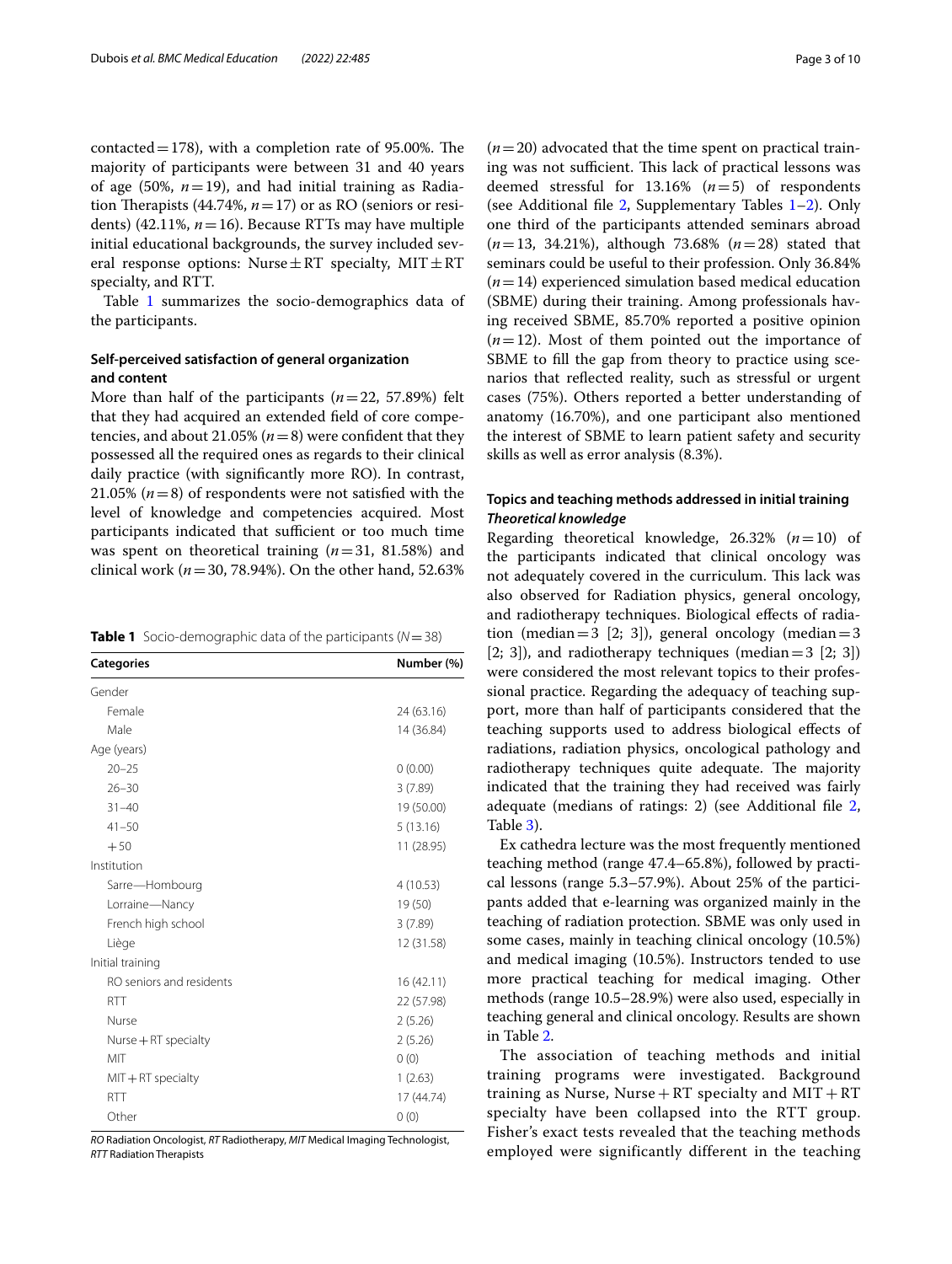| Topics                                                                                                                         | Not addressed  |                   |               | Ex-cathedra                     |                  |                                                                                           | E-learning   |         |          | Practical      |          |                                                         | SBME                     |                  |                   | <b>Others</b> |                    |           | p-value |
|--------------------------------------------------------------------------------------------------------------------------------|----------------|-------------------|---------------|---------------------------------|------------------|-------------------------------------------------------------------------------------------|--------------|---------|----------|----------------|----------|---------------------------------------------------------|--------------------------|------------------|-------------------|---------------|--------------------|-----------|---------|
|                                                                                                                                | 6              | 듡                 | Total         | Q                               | 듢                | Total                                                                                     | 6            | 듢       | Total    | 6              | 듢        | Total                                                   | 6                        | 듢                | Total             | 6             | 듢                  | Total     |         |
| Radiation<br>physics                                                                                                           | $\frac{1}{2}$  |                   |               |                                 |                  | $3(13.6)$ $3(7.9)$ $14(87.5)$ $10(45.5)$ $24(63.2)$ $2(12.5)$                             |              | $\circ$ | 2(5.3)   | 2(12.5) 1(4.5) |          | 3(7.9)                                                  | 1(6.3)                   | $\frac{1}{2}$    | 1(2.6)            | $\circ$       | $(6.04)$ $6$       | 9(23.7)   | 0.001   |
| effects of radia-<br>Biological<br>tion                                                                                        | $\circledcirc$ |                   |               | $2(9.1)$ $2(5.3)$ $14(87.5)$ 11 | (50)             | 25 (65.8)                                                                                 | 2(12.5) 0(0) |         | 2(5.3)   | 2(12.5)        | $\circ$  | 2(5.3)                                                  | 1(6.3)                   | $\frac{1}{2}$    | 1(2.6)            | $\circ$       | $(6.04)$ $6$       | 9(23.7)   | < 0.001 |
| protection<br>Radiation                                                                                                        | $\frac{1}{2}$  |                   |               |                                 |                  | $1(4.5)$ $1(2.6)$ $13(81.3)$ $10(45.5)$ $23(60.5)$ $5(31.3)$ $5(22.7)$ $10(26.3)$ $4(25)$ |              |         |          |                | 4(18.2)  | 8(21.1)                                                 | $2(12.5)$ 1(4.5) 3(7.9)  |                  |                   | $\circ$       | 4(18.2)            | 4 (10.5)  | 0.351   |
| General oncol-<br>δğ                                                                                                           | $\circ$        | $1(4.5)$ $1(2.6)$ |               | 13 (81.3) 10                    | (45.5)           | 23 (60.5)                                                                                 | 3(18.8)      | $\circ$ | 3(7.9)   | 5(31.3)        | $\circ$  | 5(13.2)                                                 | 2 (12.5) 1 (4.5) 3 (7.9) |                  |                   | $\circ$       | 11(50)             | 11 (28.9) | 0.001   |
| Clinical oncol-<br>Θğ                                                                                                          | $\circ$        | $\frac{1}{2}$     | $\frac{1}{2}$ | 13(81.3)                        | (50)<br>$\equiv$ | 24 (63.2)                                                                                 | 3(18.8)      | $\circ$ | 3(7.9)   | 8(50)          | 5 (22.7) | 13 (34.2)                                               | 2(12.5)                  |                  | $2(9.1)$ 4 (10.5) | $\circ$       | 10(45.5)           | 10 (26.3) | 0.002   |
| Medical imag- 4 (25.0) 2 (9.1) 6 (15.8) 8 (50)                                                                                 |                |                   |               |                                 |                  | $10(45.5)$ $18(47.4)$ $4(25.0)$                                                           |              | $\circ$ | 4 (10.5) | 8 (50)         |          | $14(63.6)$ $22(57.9)$ $2(12.5)$ $2(9.1)$ $4(10.5)$ 0(0) |                          |                  |                   |               | 6(27.3)            | 6(15.8)   | 0.029   |
| Radiotheraphy 0 (0)<br>techniques                                                                                              |                |                   |               | $1(4.5)$ $1(2.6)$ $13(81.3)$ 11 | (50)             | 24(63.2) 1(6.3)                                                                           |              | $\circ$ | 1(2.6)   |                |          | $6(37.5)$ 10 (45.5) 16 (42.1) 1 (6.3)                   |                          | $2(9.1)$ 3 (7.9) |                   |               | $1(6.3)$ $7(31.8)$ | 8(21.1)   | 0.199   |
| Notes: For each category, the percentage was calculated within each type of training; SBME: Simulation-based Medical Education |                |                   |               |                                 |                  |                                                                                           |              |         |          |                |          |                                                         |                          |                  |                   |               |                    |           |         |

<span id="page-3-0"></span>

| $\frac{1}{2}$<br>I       |
|--------------------------|
|                          |
|                          |
|                          |
|                          |
| J<br>ζ                   |
| I                        |
|                          |
|                          |
| $\overline{)}$           |
|                          |
|                          |
|                          |
|                          |
| ļ                        |
|                          |
| l                        |
|                          |
| $\overline{\phantom{a}}$ |
| $\mathbf{r}$             |
| i<br>!                   |
|                          |
|                          |
| $\vdots$<br>C            |
|                          |
| $\frac{1}{2}$            |
|                          |
|                          |
|                          |
|                          |
|                          |
|                          |
|                          |
|                          |
|                          |
|                          |
|                          |
|                          |
|                          |
|                          |
|                          |
|                          |
|                          |
| こくらもくらく                  |
|                          |
|                          |
| $\overline{ }$           |
|                          |
|                          |
|                          |
|                          |
| ł                        |
| ble 2 $\,$ lead          |
| ſ                        |
|                          |
|                          |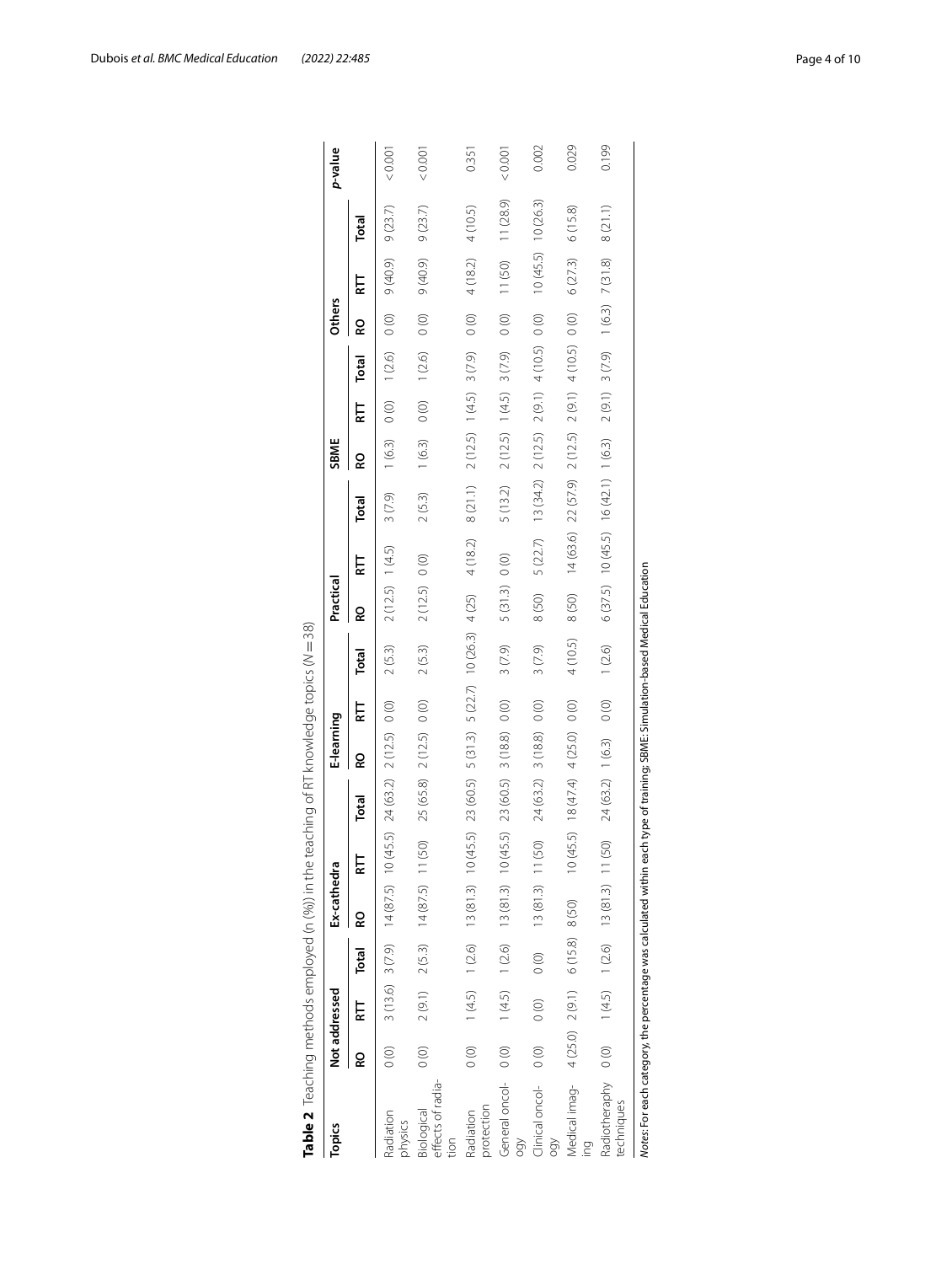of four RT knowledge topics. Accordingly, ex-cathedra (87.5%) was more observed in the RO training while other methods (40.9%) were more employed in the RTT training in the teaching of radiation physics ( $p$  < 0.001). Furthermore, other methods were also more prevalent in the teaching of biological effects of radiation (40.9%, *p* < 0.001), general oncology (50.0%,  $p < 0.001$ ), and medical imaging (27.3%,  $p = 0.029$ ) in the RTT training. In the RO training, on the other hand, practical lessons (31.3%) were more employed in the teaching of general oncology and e-learning in medical imaging (25.0%). Results are shown in Table [2](#page-3-0).

# *Technical skills*

Participants highlighted four items as being particularly relevant for their clinical practice: handling the initial outpatient consultation (median=3, IQR: 2–3), the simulation/planning sessions (median=3, IQR: 2–3), the short- and long-term patient follow-up (median  $=$  3, IQR: 2–3), and the management of emergencies  $(median=3, IQR: 2–3)$ . All topics were perceived as quite relevant or highly relevant by the participants. In terms of appropriateness, a similar trend was observed. All participants reported that the skills related to the cancer patient workflow were adequately taught in the curriculum, with (median value of 2). However, 21.05% reported that management of emergencies was not adequately addressed; 18.42% reported that risk and incident management, contouring, dose prescription and dosimetry should have received more attention in the curriculum (see Additional fle [2](#page-8-1), Table [3\)](#page-8-1).

Concerning technical skills, many participants reported that several topics were not covered in the curriculum. For more than half of the respondents, these included the initial outpatient consultation and quality management. Participants reported more hands-on teaching, particularly in simulation/planning session training (55.3%), contouring, dose prescription and dosimetry (55.3%). Ex-cathedra lectures remained the dominant approach (range: 13.2–47.4%). Interestingly, SBME, was mentioned by more participants. The topic that was strengthened by SBME was dose constraints for organs at risk (15.8%).

The teaching methods were found to be not different between the RO and RTT training in the teaching of technical skills in general. It was noted that the topic 'undertake the initial outpatient consultation' was largely not addressed in the RTT training (72.7%) and in terms of teaching methods, practical lessons were more observed in teaching this topic in the RO training (50.0%,  $p = 0.016$ ). The result can be found in Table [3](#page-5-0).

#### *Relational skills*

All participants recognized the relevance of non-technical skills to their professional practice. Among these, teamwork (median=3.0, IQR: 2–3) and interprofessional communication (median = 3.0, IQR:  $2-3$ ), were given the highest ranking. Teamwork (mean=2.0, IQR: 2.0–2.75) was deemed highly adequate by the participants. For other non-technical skills, some respondents indicated that interprofessional communication (13.16%) and communication with patients and their relatives (13.16%) were not adequately addressed (see Additional fle [2](#page-8-1), Table [3](#page-8-1)).

The teaching of relational skills appeared to be less prevalent in the present sample and even absent from the curriculum of almost half of the participants. Teaching of non-technical skills was mostly done during practical (range 13.2–34.2%), SBME (range 5.3–15.8%) or excathedra lessons (range 10.5–28.9%). The skill that was mostly taught by practical (34.2%) and SBME (15.8%) was communication with patients and their relatives. No signifcant diferences in the teaching methods employed were observed in the RO and RTT programs as presented in Table [4.](#page-6-0)

Some professionals highlighted the satisfaction they obtained and the response to their needs, especially when less common teaching methods were used such as exchanges with clinical experts or clinical handson interventions. The most valued teaching tool for half of the respondents was practical, hands-on lessons (50.0%). Second in row, they preferred teaching that allows relational exchanges, such as work or discussions in small groups (29.4%), theoretical lessons (20.6%) and digital materials (17.6%). SBME and case studies were each reported by only one professional (total n for this question  $=34$ ).

# **Professional competencies**

When respondents were asked to rate the seven professional competencies defned in the CanMEDS model from 1 (least important) to 7 (most important) according to their own practice  $[8]$  $[8]$ , 5 competencies were rated as important (median scores well above 4). These were professional, medical experts, followed by communicator, collaborator, and fnally patient advocate. Leadership and scholarship were indicated as the least important compe-tencies. The results are shown in Table [5.](#page-7-0)

Further analysis revealed almost no correlations between participants' age groups and gender and their ratings of the professional competencies, except in the area of scholarship. Accordingly, male participants (median  $=4.0$ , IQR: 3.0–4.75) had a higher mean rank  $(p<0.01)$  than female participants (median=2.0, IQR: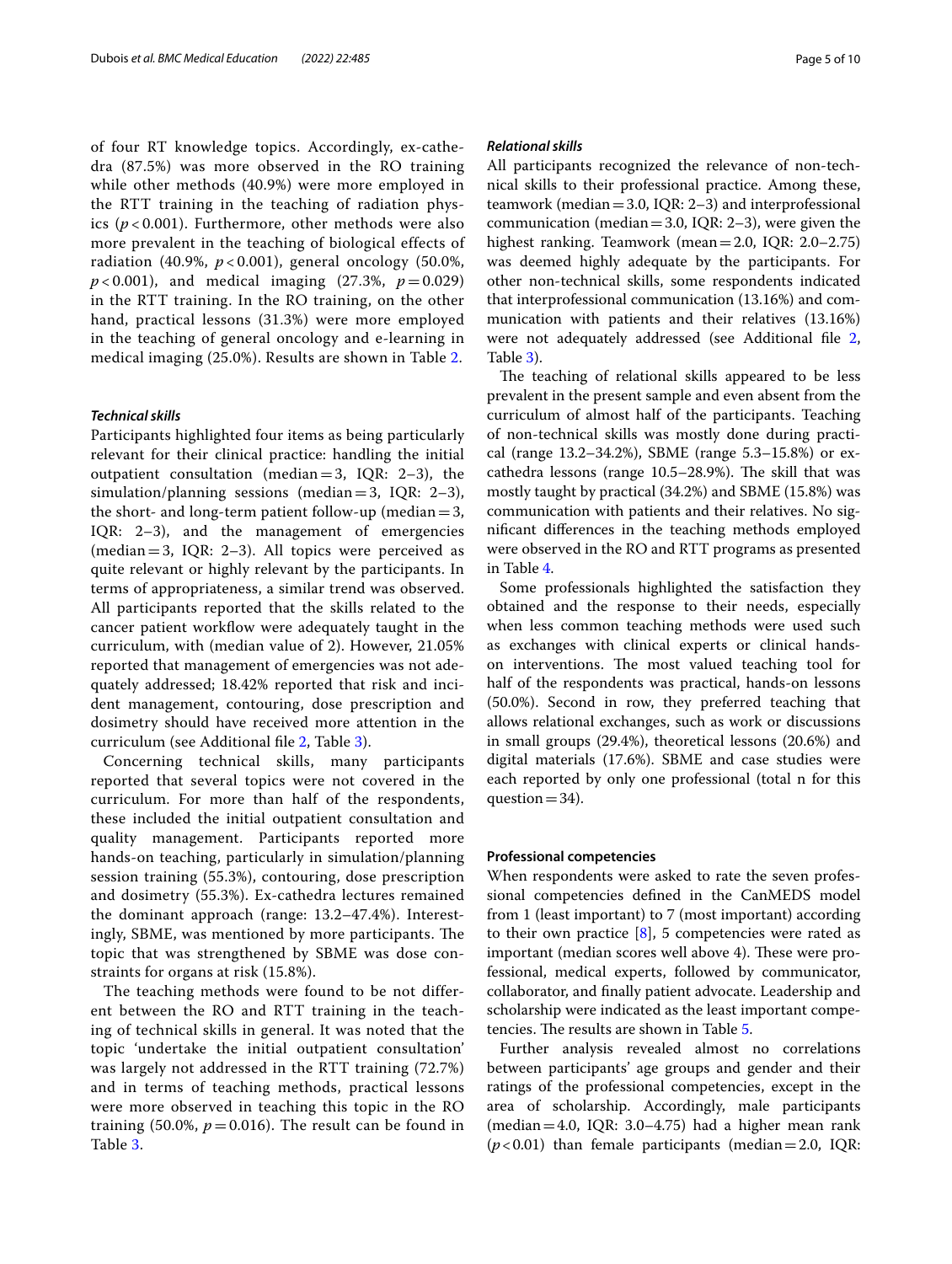| Topics                                                                                                                         | Not addressed |                 |                      | Ex-cathed | ĩ,                       |           | E-learning |                    |        | Practical |            |           | SBME           |         |          | <b>Others</b> |                    |             | p-value |
|--------------------------------------------------------------------------------------------------------------------------------|---------------|-----------------|----------------------|-----------|--------------------------|-----------|------------|--------------------|--------|-----------|------------|-----------|----------------|---------|----------|---------------|--------------------|-------------|---------|
|                                                                                                                                | 6             | 듢               | Total                | 6         | 토                        | Total     | 6          | Ë                  | Total  | <b>Q</b>  | Ë          | Total     | 6              | 됴       | Total    | 6             | E                  | Total       |         |
| consultation<br>Jndertake<br>outpatient<br>the initial                                                                         | 5(31.3)       | 16(72.7)        | 21 (55.3)            | 2(12.5)   | (13.6)<br>3              | 5(13.2)   | 1(6.3)     | $\circ$            | 1(2.6) | 8(50)     | 2(9.1)     | 10(26.3)  | 1(6.3)         | 1(4.5)  | 2(5.3)   | 3(18.8)       | 1(4.5)             | (10.5)<br>4 | 0.016   |
| to be irradiated<br>the organ/area<br>according to<br>Treatment<br>strategy                                                    | 1(6.3)        | 4(18.2)         | 5(13.2)              | 9(56.3)   | (40.9)<br>$\sigma$       | 18 (47.4) | 3(18.8)    | $\circ$            | 3(7.9) | 8 (50)    | 5(22.7)    | 13(34.2)  | 3(18.8)        | 2(9.1)  | 5(13.2)  | 3(18.8)       | 7(31.8)            | 10(26.3)    | 0.229   |
| Simulation<br>session                                                                                                          | 5(31.3)       | 2(9.1)          | 7 (18.4)             | 6(37.5)   | (36.4)<br>$\infty$       | 14(36.8)  | 1(6.3)     | $\circ$ $^{\rm o}$ | (2.6)  | 7(43.8)   | 14(63.6)   | 21 (55.3) | 2(12.5)        | 3(13.6) | 5(13.2)  | 2(12.5)       | 5 (22.7)           | 7 (18.4)    | 0.436   |
| tion, dosimetry<br>dose prescrip-<br>Contouring                                                                                | $\circ$       | 6(27.3)         | 6(15.8)              | 10(62.5)  | (31.8)<br>$\sim$         | 17(44.7)  | 1(6.3)     | $\circ$ $\circ$    | 1(2.6) | 10(62.5)  | 11(50)     | 21 (55.3) | 2(12.5)        | 3(13.6) | 5(13.2)  | 3(18.8)       | 3(13.6)            | 6(15.8)     | 0.146   |
| Organs at risk<br>dose con-<br>straints                                                                                        | $\circ$       | 3(13.6)         | 3(7.9)               | 10(62.5)  | 8 (36.4)                 | 18 (47.4) | 1(6.3)     | $\circ$            | 1(2.6) | 10(62.5)  | 5(22.7)    | 15 (39.5) | 3(18.8)        | 3(13.6) | 6(15.8)  | 3(18.8)       | 7(31.8)            | 10(26.3)    | 0.183   |
| Short and long<br>term follow-up<br>of the patient                                                                             | 4 (25)        | $(6.04)$ $6$    | 13 (34.2)            | 6(37.5)   | (31.8)<br>$\overline{ }$ | 13(34.2)  | 1(6.3)     | $\circ$ $^{\rm o}$ | 1(2.6) | 8 (50)    | (4.5)      | 9(23.7)   | 2(12.5) 1(4.5) |         | 3(7.9)   | 2(12.5)       | 4(18.2)            | 6(15.8)     | 0.067   |
| dent manage-<br>Risk and inci-<br>ment                                                                                         |               | 7(43.8) 4(18.2) | $11(28.9)$ $2(12.5)$ |           | 8 (36.4) 10 (26.3)       |           | 2(12.5)    | (4.5)              | 3(7.9) | 4 (25)    | 3(13.6)    | 7 (18.4)  | (6.3)          | (4.5)   | 2(5.3)   | 3(18.8)       | 8 (36.4) 11 (28.9) |             | 0.229   |
| Quality man-<br>agement                                                                                                        | 7(43.8)       |                 | 13 (59.1) 20 (52.6)  | 4 (25)    | (22.7)<br>5              | 9(23.7)   | 1(6.3)     | $\circ$            | 1(2.6) | 4 (25)    | $\bigcirc$ | 4 (10.5)  | (6.3)          | $\circ$ | 1(2.6)   | 4 (25)        | 4(18.2)            | 8(21.1)     | 0.134   |
| Medical infor-<br>matics                                                                                                       | 4(25)         | (6.04)          | 13(34.2)             | 5(31.3)   | (22.7)<br>$\cup$         | 10(26.3)  | 1(6.3)     | (0)                | 1(2.6) | 6(37.5)   | 7(31.8)    | 13 (34.2) | 1(6.3)         | 1(4.5)  | 2(5.3)   | 3(18.8)       | 3(13.6)            | 6(15.8)     | 0.851   |
| Management<br>of emergency<br>cases                                                                                            | 2(12.5)       | 9 (40.9)        | 11 (28.9)            | 8 (50)    | (18.2)<br>$\overline{ }$ | 12(31.6)  | 1(6.3)     | $0\,0$             | (2.6)  | 6(37.5)   | 3(13.6)    | 9(23.7)   | 2(12.5)        | 2(9.1)  | 4 (10.5) | 2(12.5)       | 5(22.7)            | 7 (184)     | 0.089   |
| Notes: For each category, the percentage was calculated within each type of training; SBME: Simulation-based Medical Education |               |                 |                      |           |                          |           |            |                    |        |           |            |           |                |         |          |               |                    |             |         |

<span id="page-5-0"></span>

Dubois *et al. BMC Medical Education (2022) 22:485* Page 6 of 10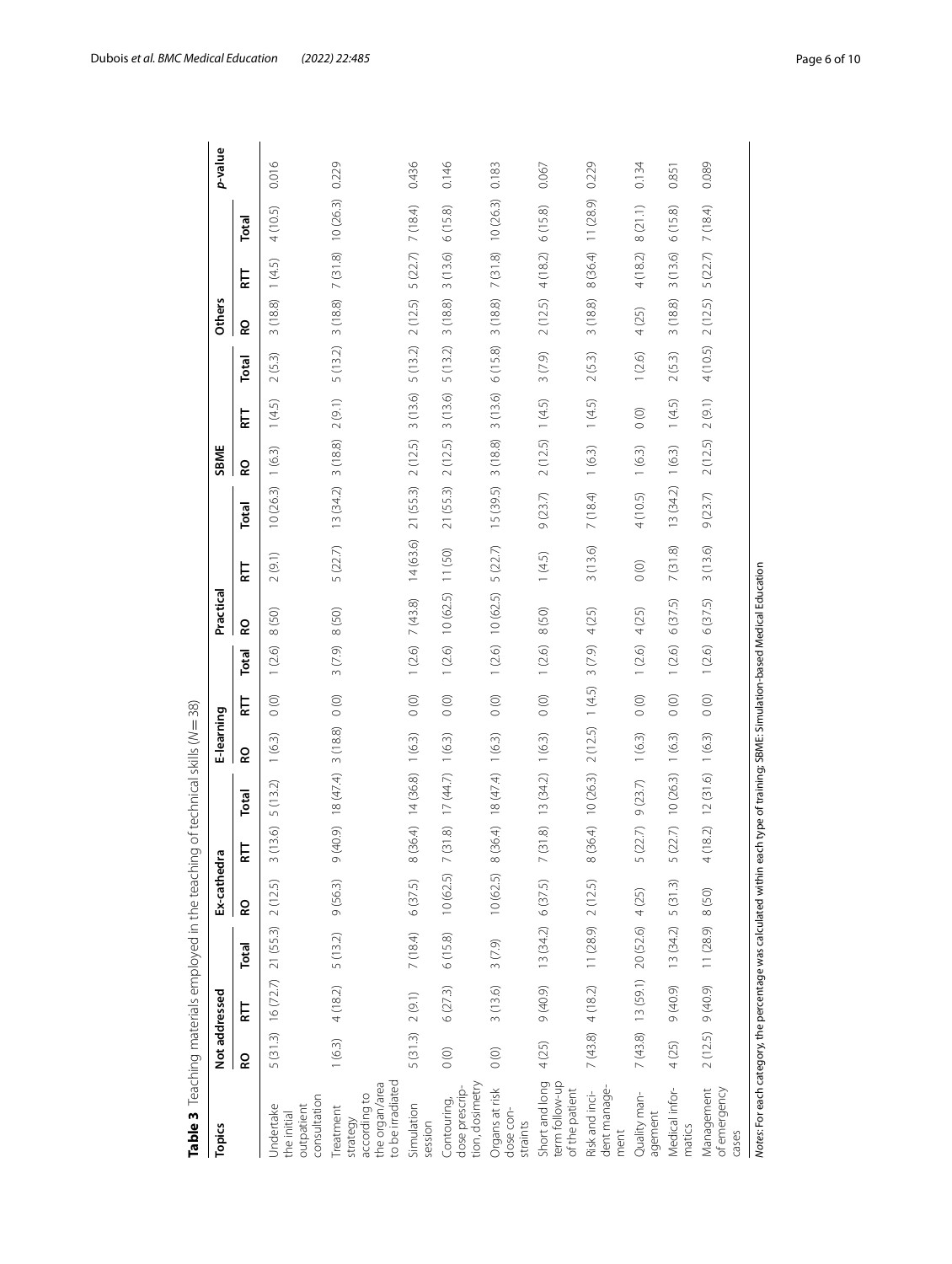| Communication with 5 (31.3) 10 (45.5) 15 (39.5) 1 (6.3) 4 (18.2) 5 (13.2)<br>ဥ                    | Not addressed |       | Ex-cathedra |              |               | E-learning |                   |               | Practical                 |                                       |                                                             | SBME   |                            |                            | <b>Others</b> |                           |          | p-value |
|---------------------------------------------------------------------------------------------------|---------------|-------|-------------|--------------|---------------|------------|-------------------|---------------|---------------------------|---------------------------------------|-------------------------------------------------------------|--------|----------------------------|----------------------------|---------------|---------------------------|----------|---------|
|                                                                                                   |               | Total | ဥ           |              | Total         | 6          | 듢                 | Total         | 6                         | RТ                                    | Total                                                       | ဥ      | 듢                          | Total                      | 6             | 듢                         | Total    |         |
| patients and their<br>relatives                                                                   |               |       |             |              |               | $\circ$    | $\circ$           | $\frac{1}{2}$ | 8 (50)                    |                                       | 5 (22.7) 13 (34.2) 4 (25) 2 (9.1) 6 (15.8) 3 (18.8) 2 (9.1) |        |                            |                            |               |                           | 5 (13.2) | 0.321   |
| $6(37.5)$ $16(72.7)$ $22(57.9)$ 4(25)<br>Patient's therapeutic<br>education                       |               |       |             | 2(9.1)       | 6(15.8)       | 1(6.3)     | $\frac{1}{2}$     | 1(2.6)        | 5(31.3) 1(4.5)            |                                       | 6(15.8)                                                     |        | 1(6.3) 1(4.5) 2(5.3)       |                            |               | $3(18.8)$ $3(13.6)$       | 6(15.8)  | 0.079   |
| 10 (62.5) 6 (27.3) 16 (42.1) 2 (12.5)<br>Ethical standards                                        |               |       |             | $(6.04)$ $6$ | 11(28.9) 0(0) |            |                   |               | $1(4.5)$ $1(2.6)$ $4(25)$ | (4.5)                                 | 5 (13.2)                                                    |        | $1(6.3)$ $1(4.5)$ $2(5.3)$ |                            | 3 (18.8)      | 4(18.2)                   | 7 (18.4) | 0.103   |
| Interprofessional com- 10 (62.5) 10 (45.5) 20 (52.6) 1 (6.3)<br>munication                        |               |       |             | 3(13.6)      | 4(10.5)       | $\circ$    | $1(4.5)$ $1(2.6)$ |               | 4 (25)                    | 3(13.6)                               | 7 (18.4)                                                    | 1(6.3) | 2(9.1)                     | 3(7.9)                     | 3(18.8)       | 4(18.2)                   | 7 (18.4) | 0.920   |
| Teamwork (collabora- 11 (68.8) 11 (50) 22 (57.9) 0 (0)<br>tion, leadership, deci-<br>sion making) |               |       |             | 4(18.2)      | 4 (10.5)      | $\circ$    |                   |               |                           | $1(4.5)$ $1(2.6)$ $3(18.8)$ $3(13.6)$ | 6(15.8)                                                     |        |                            | $1(6.3)$ $2(9.1)$ $3(7.9)$ |               | $2(12.5)$ 4(18.2) 6(15.8) |          | 0.504   |

<span id="page-6-0"></span>

| )<br>١                                                                          |
|---------------------------------------------------------------------------------|
| ١<br>t<br>١<br>$\overline{\phantom{a}}$<br>١                                    |
| S<br>$\overline{\phantom{a}}$<br>١<br>į<br>j<br>c<br>S<br>S<br>S<br>S<br>S<br>١ |
| J<br>$\frac{1}{2}$<br>5<br>J<br>l<br>١                                          |
| ł<br>Ī<br>j<br>I<br>j<br>I<br>١<br>۱                                            |
| ı<br>١<br>$\frac{1}{2}$<br>١<br>Ì<br>J<br>ł<br>i<br>١                           |
| j<br>١<br>١<br>$\ddot{\phantom{a}}$<br>i<br>J<br>d<br>١<br>I<br>J               |
| ı<br>I<br>i<br>$\overline{\phantom{a}}$<br>l<br>í                               |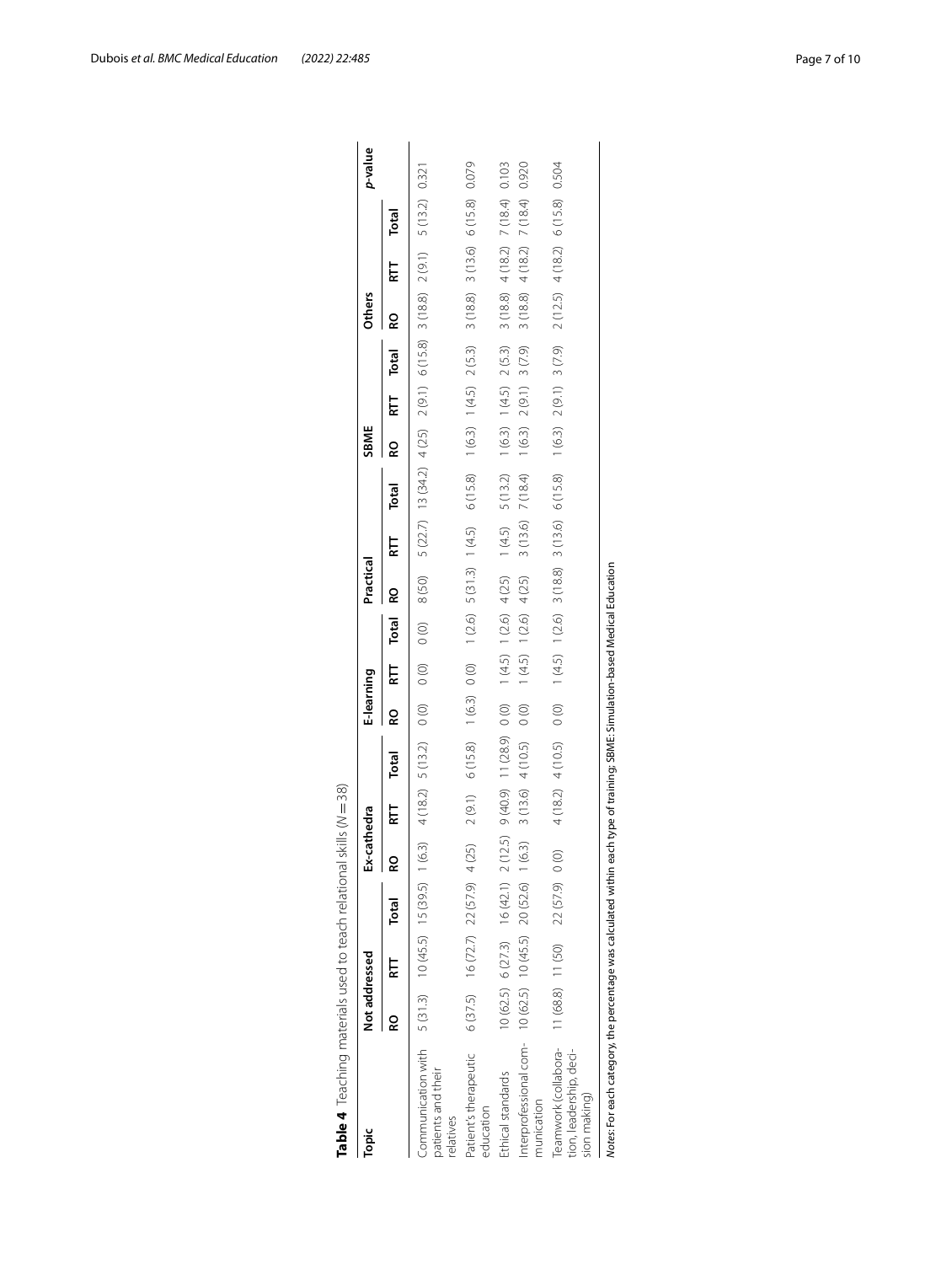<span id="page-7-0"></span>**Table 5** Median and interquartile ranges (IQR) of the ranking of professional competences (*N*=38)

| <b>Professional competencies</b>                                 | Median [IQR]      |
|------------------------------------------------------------------|-------------------|
| Medical experts (theoretical and practical knowledge)            | 5.00 [3.00; 7.00] |
| Professional (ethical standard and excellence)                   | 5.00 [2.00: 7.00] |
| Communicator (appropriate and effective communica-<br>tion)      | 4.00 [3.00; 6.00] |
| Collaborator (collaboration with other health profes-<br>sional) | 4.00 [3.00: 6.00] |
| Patient advocate (supporter and advisor)                         | 4.00 [3.00; 6.00] |
| Scholar (continuing education, teaching, and research)           | 3.00 [2.00: 4.00] |
| Leader (management of human and technical<br>resources)          | 1.00 [1.00: 4.00] |

2.0–3.25). Specifc initial education and perceived level of knowledge acquisition were not signifcantly related to participants' professional competency rankings**.**

# **Improvement strategies: qualitative analysis**

At the end of the survey, participants were asked what courses could be added to their initial training (*n*=38), the codifcation has led to the emergence of major themes covering teaching methods but also major crosscutting skills. Communication with patients and/or with other professionals was mentioned frequently  $(n=10, 26.3\%)$ . They also expressed the need for more practice  $(n=8, 1)$ 21.1%) and more specific courses  $(n=9, 23.7%)$  in the felds of dosimetry, medical oncology, and radiation therapy-specifc software. Four professionals also mentioned a need for more teamwork training to improve inter- and intra-team collaboration and team management (10.5%). Other ways of improving training that were mentioned were medical simulation, ergonomics, hypnosis, time management and administrative matters.

# **Discussion**

The aim of this study was to provide an overview of the topics and teaching materials that have been used to teach radiation oncology in the Greater Region in recent decades. We also intended to explore the possibilities for improving radiotherapy education according to professional's opinions.

A recent study found that 16.7% of German young RO were not satisfed with their residency program [[13](#page-9-12)]. Similarly, among Australian and New Zealand RO trainees, 7.5% reported that they were dissatisfed with their professional activities as trainees. Regarding their sense of self-efficacy, 54% were very satisfied with their feeling of being able to handle technical and non-technical aspects of RO, but 2.8% were not at all satisfed with this [\[14](#page-9-13)]. We found the same dichotomous pattern in our cohort, with 21.05% of participants reporting having acquired all the competencies required for their clinical practice on the one hand, and 21.05% of participants reporting that they had not acquired enough competencies on the other hand. Interestingly, one of the factors contributing to professional well-being has been shown to be related to workload or time management. Excessive workload and time pressure create stress and can eventually lead to burnout as reported by Leung et *al.*, which showed that 13% of trainees in RO sufered from one and/or the other [[14\]](#page-9-13). In line with this, 13.16% of our population experience stress due to a lack of time.

A large proportion of participants, 39.47–57.89%, reported that relational skills were not addressed through their curriculum. Accordingly in the literature, only tumor-specifc learning was mentioned in addition to basic science and training in RT technical skills without attention for non-technical skills training [[5,](#page-9-4) [13](#page-9-12), [15](#page-9-14)]. Therefore, the fact that more than a third of our surveyed population recommended to further emphasize non-technical skills in their education, such as communication and team training refected the training needs from a professional perspective. In fact, the importance of these skills have been re-emphasized in the ESTRO core curricula and several small studies revealed that communicational workshop for professionals could improve not only self-efficacy but also patient satisfaction  $[16–18]$  $[16–18]$  $[16–18]$ . In view of these findings, it would be important to conduct surveys on this topic among a larger number of RO and RTT to confrm them. It would also be interesting to think about national or international initiatives ofering specifc soft skills courses for RO and RTT to fill this gap. This is important because we know that although the various tasks of RO and RTT are becoming more and more automated and artifcial intelligence (AI) is in full expansion, the fact remains that patients like human contact with their caregivers and that soft skills like good communication and empathy are the basis of good patient care [[19,](#page-9-17) [20\]](#page-9-18).

Respondents rated all the teaching method mostly as quite adequate, or very adequate. Ex cathedra lectures and practical training lessons were the most commonly used to acquire knowledge and technical skills. Nontechnical skills, despite not being covered very frequently, were mainly addressed through practical lessons, followed by ex-cathedra lectures and SBME. In the RT feld, SBME appeared to be used to train various skills and procedural actions. A literature review by Rooney et al. found that more than half of the studies involved screenbased simulators and contouring exercises in particular. This review showed that SBME appeared to be more helpful than traditional teaching tools to learn specifc radiation oncology skills [\[21](#page-9-19)]. In our cohort, we noticed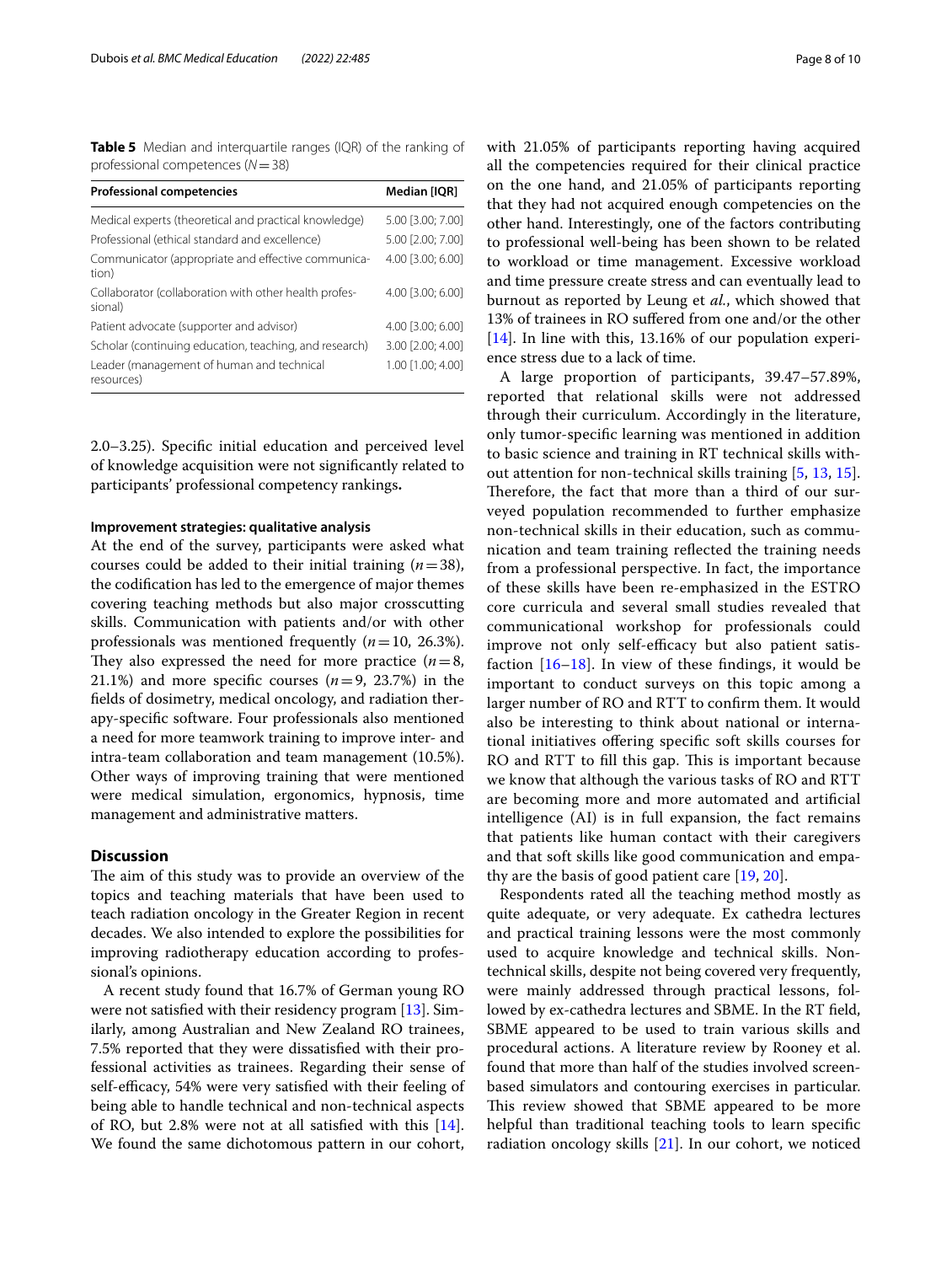that the teaching methods were found to be not diferent between the RO and RTT training in the teaching of technical skills and relational skills. In contrast, ex-cathedra, practical lessons and e-learning were more employed in the RO training for theoretical knowledge including: radiation physics, general oncology and medical imaging respectively. Indeed, it was demonstrated that in Europe, on average, 30% of medical student programs proposed e-learning for radiotherapy [\[22](#page-9-20)].

Web-based learning tools such as e-learning should not be underestimated as they enable the development of self-awareness and the improvement of radio-anatomical knowledge and treatment planning skills among RTT and RO trainees [[23](#page-9-21), [24\]](#page-9-22). It should however be noted that teaching methods, especially simulation modalities, should carefully be selected and ft the intended learning outcomes [[25\]](#page-9-23).

Regarding the seven professional competencies investigated, our study reveals that RT professionals overemphasize medical (medical expert and professional) and relational (communicator and collaborator) skills. The former is the most described and present in training programs, but the latter is perceived as important even if it is not well represented in the programs. Leadership comes last, although its importance in this radiation oncology was defned in a Delphi consensus study [[26](#page-9-24)]. All competencies are valuable for each professional function and should be present in the curriculum of RT professionals, as reported by ESTRO and the updated curricula for RO and RTT [\[6](#page-9-5), [7\]](#page-9-6).

The small sample size of the study entails a limitation in the generalizability of the results, even though the fndings are in accordance with previously published studies on the same topic. The limited number of participants may be due to the prior approval required from the heads of departments and also because the survey was launched during the COVID-19 pandemic.

# **Conclusions**

According to RT professionals working in the Greater Region, more practical lessons are needed to improve their training curriculum. Only one-ffth of the respondents declared having acquired all the competencies required for their professional practice during their initial training; and some of the professionals expressed the stress caused by the lack of time for practical lessons. Heterogeneity in teaching methods was noted within professional programs but there was no signifcant difference observed in the teaching methods employed to teach technical and relational skills in RO and RTT initial training programs. Furthermore, relational skills were not addressed in about half of the respondent's curricula.

The findings are not groundbreaking, given that it has been recommended for many years that technical and non-technical skills must constitute an integral part of the RO and RTT curricula. Yet, the results obtained highlighted that certain prominent gaps between the initial training, the feld expectations, and the learning needs from a professional perspective remain pertinent in this region. It is, therefore, essential to realize curriculum modifcations, as prompted by this study, in the initial training. In addition, it is highly recommended to provide continuing education either on-site or from a distance targeting RO and RTT professionals to address these identifed needs and ESTRO recommendations, e.g., using medical simulations teaching both technical and nontechnical skills. This is because there has been a voiced demand as shown in the study, and it is only through these efort and initiatives that medical education will have an impact on the daily practices of health professionals.

#### **Abbreviations**

ESTRO: European society for Radiotherapy and Oncology; IAEA: International Atomic Energy Agency; IQ: Interquartile ranges; RO: Radiation oncologist; RT: Radiotherapy; RTT: Radiation therapist; SBME: Simulation based medical education; TIM: Medical Imaging Technologist.

# **Supplementary Information**

The online version contains supplementary material available at [https://doi.](https://doi.org/10.1186/s12909-022-03567-5) [org/10.1186/s12909-022-03567-5](https://doi.org/10.1186/s12909-022-03567-5).

<span id="page-8-1"></span><span id="page-8-0"></span>**Additional fle 1.** Survey.

**Additional fle 2.** Additional tables.

# **Acknowledgements**

Not applicable

# **Authors' contributions**

ND contributed to the study concept, study design, data interpretation and writing of the manuscript. AND contributed to data analysis, data interpretation and writing of the manuscript. AG contributed to the study concept, study design and writing of the manuscript. JD contributed to the study concept and writing of the manuscript. AFD contributed to data analysis, data interpretation and writing of the manuscript. GV contributed to the study concept and writing of the manuscript. JF contributed to the study concept and writing of the manuscript. PC contributed to the study concept and writing of the manuscript. SBM contributed to the study concept, study design, data interpretation and writing of the manuscript. All author read and approved the fnal manuscript.

#### **Funding**

This work was supported by an Interreg project under Grant N°043–1-01–125.

#### **Availability of data and materials**

The data generated or analysed during this study are available from the corresponding author on reasonable request.

#### **Declarations**

#### **Ethics approval and consent to participate**

The local Ethics Committee (University Hospital Ethics Committee of Liège) was consulted for an opinion and was not required in accordance with relevant regulations. The participation of the participants was free and voluntary,